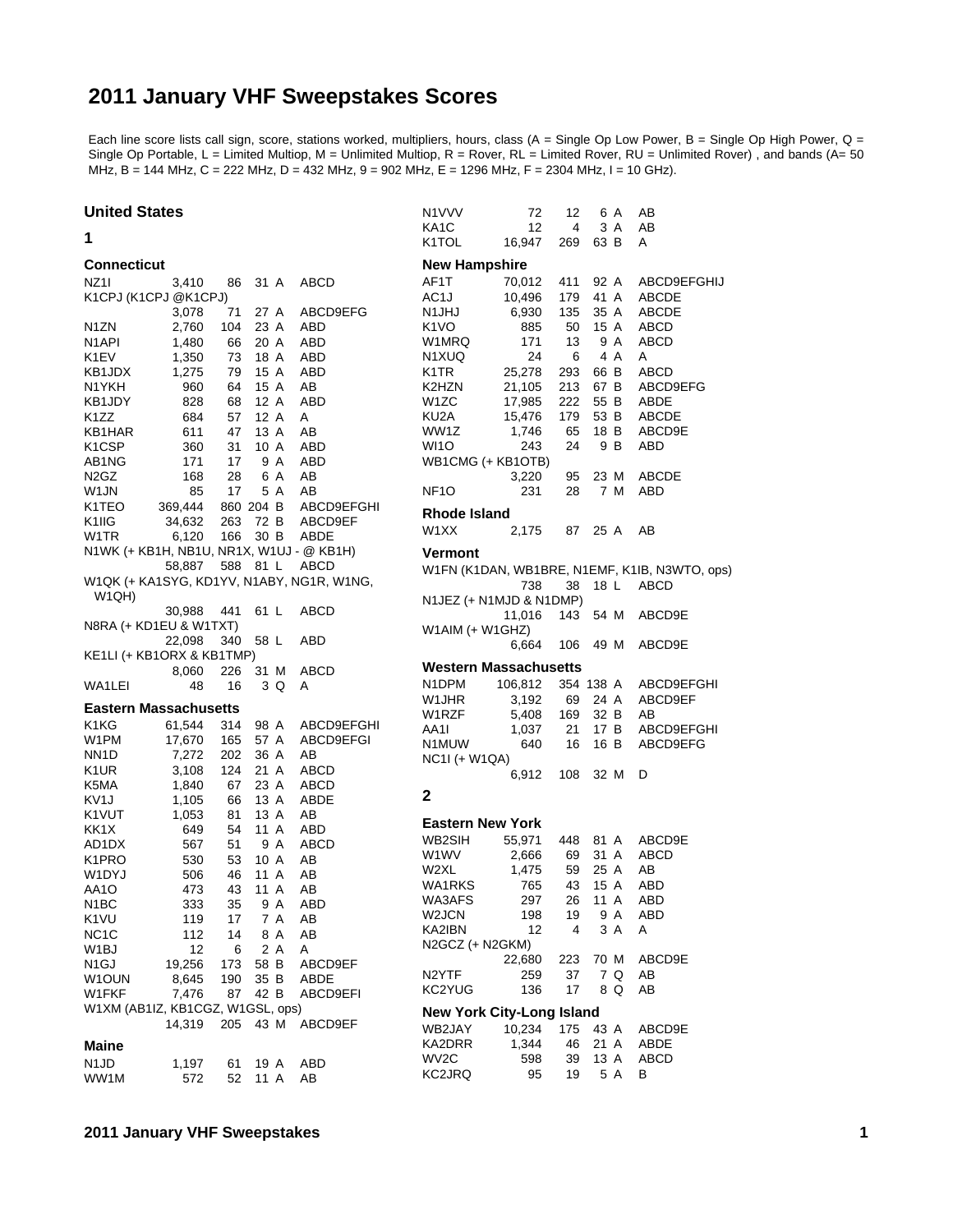| WA2CBS (WA2ZST, op)               |         |           |       |      |                    |
|-----------------------------------|---------|-----------|-------|------|--------------------|
|                                   | 42      | 14        |       | 3 A  | A                  |
| N2GHR                             | 60,076  | 353       |       | 92 B | ABCD9EF            |
| WB2AMU                            | 976     | 50        |       | 16 Q | ABCD               |
| <b>Northern New Jersey</b>        |         |           |       |      |                    |
| KA2OON                            | 6.048   | 122       | 32 A  |      | ABCD9EIJ           |
|                                   |         |           |       |      |                    |
| KO2OK                             | 4,263   | 126       | 29 A  |      | ABD                |
| WB2CUT                            | 3,549   | 169       | 21 A  |      | в                  |
| K2DLS                             | 1,456   | 68        | 16 A  |      | ABCD9              |
| N2MH                              | 1,392   | 116       | 12 A  |      | AB                 |
| WV2ZOW                            | 784     | 56        | 14 A  |      | AB                 |
| WB2ONA                            | 767     | 42        | 13 A  |      | ABCD               |
| KC2WUF                            | 638     | 51        | 11 A  |      | ABD                |
| W2CVW                             | 600     | 43        | 12 A  |      | ABD                |
| W2JEK                             | 470     | 47        | 10 A  |      | AB                 |
| WB2LEB                            | 261     | 29        |       | 9 A  | AB                 |
| KB2EYN                            | 240     | 8         |       | 8 A  | ABCD9EIJ           |
| K2DSL                             | 224     | 26        |       | 8 A  | ABD                |
| W2VTV                             | 168     | 28        |       | 6 A  | A                  |
| WA2NXK                            | 140     | 25        |       | 5 A  | <b>ABD</b>         |
| K2ZC                              | 60      | 10        |       | 6 A  | AB                 |
|                                   |         |           |       | 4 A  |                    |
| WA2ZNT                            | 40      | 9         |       |      | BD                 |
| K2HVE                             | 32      | 8         |       | 4 A  | в                  |
| KC2QBC                            | 24      | 4         |       | 4 A  | ABCD               |
| KC2WQD                            | 21      | 7         |       | 3 A  | в                  |
| KC2ZMA                            | 1       | 1         |       | 1 A  | в                  |
| W2BVH                             | 13,019  | 210       | 47 B  |      | <b>ABCD</b>        |
| W2KV                              | 12,103  | 217       | 49 B  |      | ABD                |
| W2UDT                             | 6,208   | 157       | 32 B  |      | ABCD               |
| K2AMI                             | 6,048   | 136       | 36 B  |      | <b>ABCD</b>        |
| N2WM                              | 2,720   | 81        | 32 B  |      | ABC                |
| N <sub>2</sub> CSP                | 1,326   | 60        | 17 B  |      | ABCD               |
| K4BNC                             | 432     | 30        | 12 B  |      | ABD                |
| KC2SOU (+ WB2TFG)                 |         |           |       |      |                    |
|                                   | 530     | 53        | 10 L  |      | в                  |
| W2NPT (KF2ID, KC2ORX, KO2OK, ops) |         |           |       |      |                    |
|                                   | 341     | 28        |       | 11 L | ABCD               |
| W2VQ                              | 6,417   | 191       | 31 M  |      | ABD                |
| N2SPI                             | 876     | 57        | 12 Q  |      | BD                 |
|                                   |         |           |       |      |                    |
| <b>Northern New York</b>          |         |           |       |      |                    |
| N <sub>2FJ</sub>                  | 12      | 4         |       | 3 A  | В                  |
| <b>Southern New Jersey</b>        |         |           |       |      |                    |
| N <sub>2</sub> SCJ                | 6.860   | 173       |       | 28 A | <b>ABCDE</b>       |
| N <sub>1</sub> IBM                | 6,345   | 114       | 45 A  |      | ABD                |
| KV2M                              |         | 181       | 31    | A    | AВ                 |
|                                   | 5,611   |           |       |      |                    |
| N2DEQ                             | 4,480   | 129       | 28 A  |      | ABCD               |
| K2SQS                             | 2,480   | 113       | 20 A  |      | ABD                |
| K2QPN                             | 1,826   | 76        | 22 A  |      | ABD                |
| WA2RHJ                            | 1,462   | 81        | 17 A  |      | ABD                |
| W2TAG                             | 1,288   | 73        | 14 A  |      | ABCD               |
| N <sub>2</sub> GXJ                | 492     | 39        | 12 A  |      | ABD                |
| N <sub>2EI</sub>                  | 330     | 54        |       | 5 A  | BD                 |
| AK2S                              | 33      | 9         |       | 3 A  | BD                 |
| WB2RVX                            | 113,960 | 499       | 110 B |      | ABCD9EFGIP         |
| W2SJ                              | 84,588  | 430       | 76 B  |      | <b>ABCD9EFGHIP</b> |
| N3RG                              | 45,068  | 317       | 76    | B    | ABCD9EFP           |
| KC2TN                             | 5,564   | 176       | 26 B  |      | ABCD               |
| WC2K                              | 3,625   | 78        | 29 B  |      | ABCD9E             |
| K2TXB                             | 1,680   | 105       | 16    | B    | В                  |
| K1JT (+ spotting assistance)      |         |           |       |      |                    |
|                                   | 106,856 | 563 148 L |       |      | ABCD               |
| K3EOD (+ W2RDS & WA3WUL)          |         |           |       |      |                    |
|                                   | 70,713  | 423       | 97 M  |      | ABCD9EGP           |
| WA3WUL                            | 24      | 3         | 1.    | Q    | P                  |
|                                   |         |           |       |      |                    |

| <b>Western New York</b>                                   |         |     |           |                                          |
|-----------------------------------------------------------|---------|-----|-----------|------------------------------------------|
| K8ZES                                                     | 21,663  | 206 | 87 A      | ABCD                                     |
| W2UAD                                                     | 2,808   | 89  | 26 A      | ABD                                      |
| KA2ENE                                                    | 2,312   | 111 | 17 A      | ABD                                      |
| K2CAN                                                     | 1,218   | 51  | 21 A      | ABD                                      |
| N2DCH                                                     | 966     | 34  | 23 A      | ABCD                                     |
| K <sub>2</sub> CS                                         | 570     | 30  | 15 A      | ABDP                                     |
| KG2NI                                                     | 410     | 37  | 10 A      | ABD                                      |
| KV <sub>2</sub> X                                         | 258     | 43  | 6 A       | AВ                                       |
| NA2X                                                      | 162     | 23  | 6 A       | ABD                                      |
| W2LC                                                      | 40      | 8   | 5 A       | AB                                       |
| N2MLH                                                     | 4,726   | 103 | 34 B      | <b>ABCDE</b>                             |
| AF2K                                                      | 1,054   | 59  | 17 B      | ABD                                      |
| <b>WA2ZNC</b>                                             | 256     | 23  | 8 B       | ABCDE                                    |
| N2RHL                                                     | 145     | 29  | 5 B       | в                                        |
| NQ20                                                      | 45      | 5   | 5 B       | ABCE                                     |
| KC2UES                                                    | 8       | 3   | 2 B       | BD                                       |
| K2LIM (KA2LIM, W9KXI, WA3CSP, NX2W, N2IK,<br>KB2YCC, ops) |         |     |           |                                          |
|                                                           | 78,068  |     | 565 116 L | ABCD                                     |
| K2QO (+ W2TAU)                                            |         |     |           |                                          |
|                                                           | 6,123   | 139 | 39 L      | ABCD                                     |
|                                                           |         |     |           | W2SO (WV2NY, KC2QZF, N2GDU, AC2EA, W2EM, |
| KC2IUO, N2WLS, KC2YXU, ops)                               |         |     |           |                                          |
|                                                           | 3.444   | 96  | 28 L      | ABCD                                     |
| 3                                                         |         |     |           |                                          |
| <b>Delaware</b>                                           |         |     |           |                                          |
| KA3HED                                                    | 19,716  | 314 | 53 A      | ABD                                      |
| WA3U                                                      | 816     | 35  | 16 A      | ABCD                                     |
| WA3BZT                                                    | 546     | 42  | 13 A      | AВ                                       |
| K3CWF                                                     | 456     | 38  | 12 A      | AВ                                       |
| K3SXA                                                     | 299     | 22  | 13 A      | ABD                                      |
| N3DTG                                                     | 98      | 13  | 7 A       | ABC                                      |
| WD8CBO                                                    | 52      | 13  | 4 A       | AВ                                       |
| WA3QPX                                                    | 29,160  | 217 | 72 B      | ABCD9EFG                                 |
| W3OR                                                      | 13,393  | 143 | 59 B      | ABCD9E                                   |
| W3GNQ                                                     | 777     | 37  | 21<br>В   | AB                                       |
| N3YMS                                                     | 31,150  | 254 | 70 Q      | ABCD9EF                                  |
| Eastern Pennsylvania                                      |         |     |           |                                          |
| WA3NUF                                                    | 151,276 |     | 598 118 A | ABCD9EFGHIJP                             |
| W3RJW                                                     | 30,380  | 243 | 49 A      | ABCD9EFGHI                               |
| W3KM                                                      | 16,560  | 214 | 46 A      | <b>ABCDEF</b>                            |
| WA3GFZ                                                    | 15,088  | 193 | 46 A      | ABCD9EF                                  |
| K3JJZ                                                     | 15,040  | 245 | 40 A      | ABCD9EF                                  |
| NZ3M                                                      | 13,568  | 159 | 64 A      | ABCD                                     |
| N3RN                                                      | 11,564  | 144 | 59<br>A   | <b>ABCDE</b>                             |
| NE3I                                                      | 8,448   | 186 | A<br>32   | <b>ABCDE</b>                             |
| N3FD                                                      | 6,625   | 192 | 25 A      | ABCD                                     |
| KB1JEY                                                    | 6,426   | 208 | 21<br>Α   | <b>ABCDP</b>                             |
| KB3ZS                                                     | 6,370   | 186 | Α<br>26   | ABDE                                     |
| N3FTI                                                     | 3,276   | 104 | 28 A      | ABD                                      |
| WA3ELQ                                                    | 3,059   | 120 | 19 A      | ABCD                                     |
| K3IUV                                                     | 2,832   | 128 | 16 A      | ABCD                                     |
| K3VEQ                                                     | 2,700   | 109 | 18 A      | <b>BCD</b>                               |
| W3HMS                                                     | 2,697   | 66  | 29 A      | ABCDE                                    |
| KB3GJT                                                    | 2,212   | 121 | 14 A      | ABCD                                     |
| AA3JH                                                     | 2,128   | 113 | 14 A      | ABCD                                     |
| W3MEL                                                     | 1,653   | 78  | 19 A      | ABD                                      |
| WA2DTW                                                    | 1,566   | 69  | 18 A      | <b>ABCD</b>                              |
| N1XKT                                                     | 1,378   | 84  | Α<br>13   | ABCD                                     |
| W3GXB                                                     | 1,215   | 75  | 15 A      | АC                                       |
| KB3EXB                                                    | 1,176   | 49  | A<br>21   | <b>ABCD</b>                              |
| KM3G                                                      | 1,152   | 55  | 16 A      | ABCD                                     |
| K <sub>1</sub> D <sub>S</sub>                             | 1,128   | 60  | 12 A      | ABDE                                     |

KB3MTW 840 80 7 A ABCD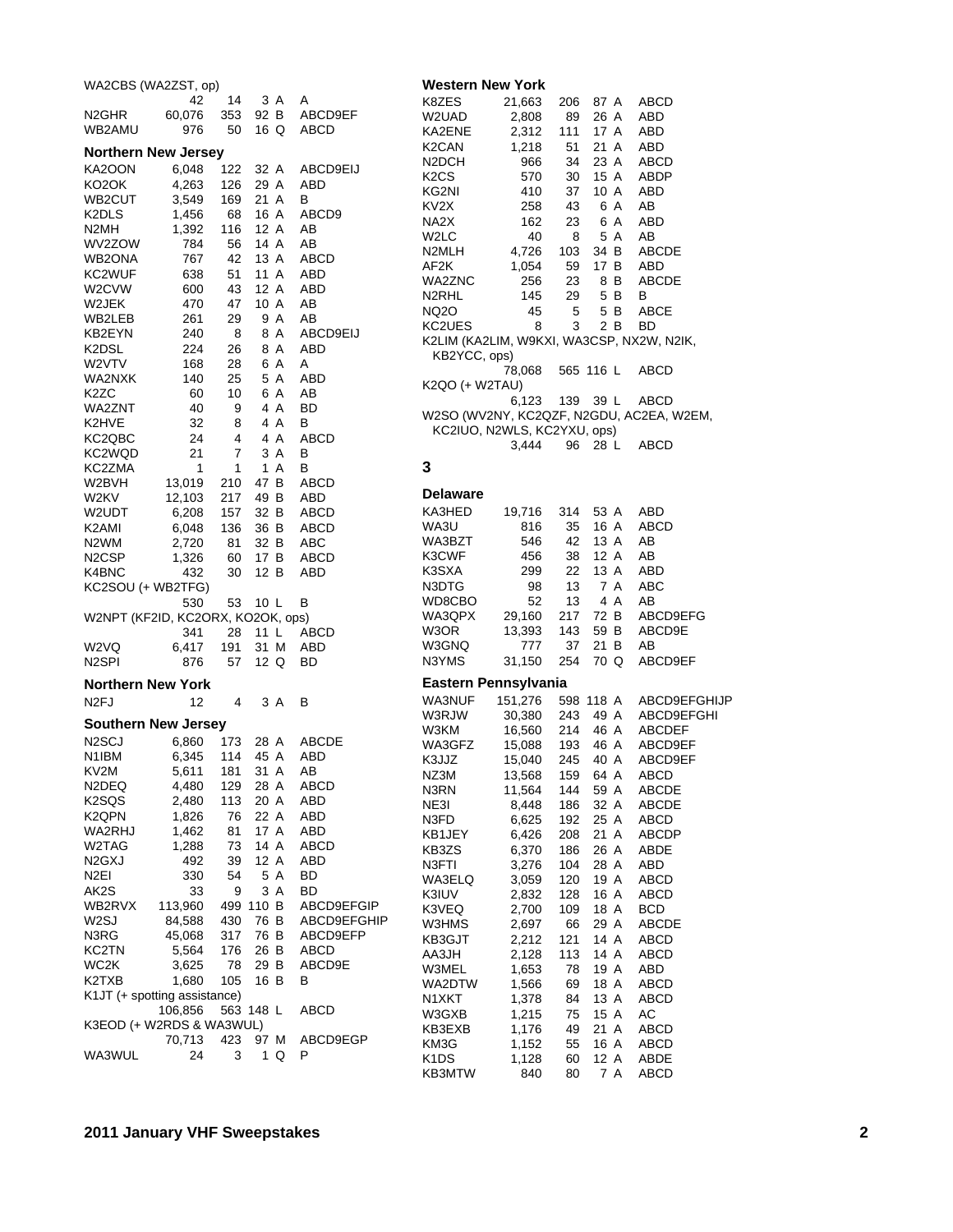| K3BFS                  | 780                              | 59  | 10 A      | <b>BD</b>                                   |
|------------------------|----------------------------------|-----|-----------|---------------------------------------------|
| WB2VLA                 | 645                              | 34  | 15 A      | ABCD                                        |
| N3JNX                  | 578                              | 27  | 17 A      | ABD                                         |
| N3PLM                  | 396                              | 32  | 11 A      | ABCD                                        |
| N3GGT                  | 384                              | 32  | 12 A      | AВ                                          |
| N3CR                   | 315                              | 35  | 9 A       | AВ                                          |
| KA3FQS                 | 276                              | 27  | 6 A       | BCD                                         |
| W8IJ                   | 240                              | 19  | 10 A      | ABD                                         |
| K3RTU                  | 186                              | 25  | 6 A       | ABCD                                        |
| N3XZ                   | 132                              | 12  | 11 A      | AВ                                          |
| N3EXA                  | 115                              | 15  | 5 A       | <b>BCD</b>                                  |
| K3EGE                  | 84                               | 5   | 4 A       | <b>BCDP</b>                                 |
| W3OFD                  | 72                               | 12  | 6 A       | AВ                                          |
| K3JQH                  | 66                               | 21  | 3 A       | BD                                          |
| KB3SQV                 | 36                               | 9   | 3 A       | ABD                                         |
| KA3MGB                 | 12                               | 4   | 3 A       | в                                           |
| W3ZKU                  | 3                                | 3   | 1 A       | в                                           |
| K3TUF                  | 221,120                          |     | 687 160 B | ABCD9EFGHI                                  |
| WA2FGK (K2LNS, op)     |                                  |     |           |                                             |
|                        | 177,232                          | 642 | 176 B     | ABCD9EFGH                                   |
| WA3DRC                 | 76,608                           | 386 | 76 B      | <b>ABCD9EFGHIP</b>                          |
| K3IPM                  | 48,180                           | 453 | 73 B      | ABCD9EFG                                    |
| WØRSJ                  | 44,240                           | 404 | 80 B      | ABCD                                        |
| N3ITT                  | 34,510                           | 328 | 58 B      | ABCD9EF                                     |
| WA4GPM                 | 32,175                           | 263 | 99 B      | ABCD                                        |
| WA3EHD                 | 29,150                           | 283 | 53 B      | ABCD9EFGP                                   |
| W3GAD                  | 15,618                           | 221 | 38 B      | ABCD9EFP                                    |
| WA2OMY                 | 13,912                           | 224 | 37 B      | <b>ABCDEF</b>                               |
|                        |                                  |     | 24 B      |                                             |
| WA3YUE                 | 8,616                            | 170 |           | ABCD9EF                                     |
| WA3RLT                 | 8,192                            | 169 | 32 B      | ABDE                                        |
| K3MD                   | 3,293                            | 72  | 37 B      | ABCDE                                       |
| N3FA                   | 2,574                            | 67  | 26 B      | ABCD9E                                      |
|                        | W3AWA (WA3KFT, op)               |     |           |                                             |
|                        | 1,876                            | 108 | 14 B      | ABCD                                        |
| W3JG                   | 1,344                            | 85  | 14 B      | ABD                                         |
| W3FEY                  | 1,216                            | 34  | 16 B      | <b>BCDE</b>                                 |
| K3IB                   | 336                              | 28  | 12 B      | AВ                                          |
| KB3HCL                 | 200                              | 30  | 5 B       | ABCD                                        |
| N3AHP                  | 125                              | 18  | 5 B       | ABCD                                        |
| KB2AYU                 | 15                               | 3   | 3 B       | <b>BCD</b>                                  |
|                        |                                  |     |           | W3HZU (WS3C, AA3BJ, N3EEI, WA1HEW, KB3IGH,  |
|                        | KB3ETG, N3VQH, N3UOO, KT3A, ops) |     |           |                                             |
|                        | 18,700                           | 297 | 50 L      | ABCD                                        |
|                        |                                  |     |           | N3NGE (+ K3EGE, K9PW, K1WHS, KB2AYU, N3EXA, |
| N3AD, KB3MAW)          |                                  |     |           |                                             |
|                        |                                  |     |           | 532,656 1,258 216 M ABCD9EFGHIP             |
| <b>Maryland-DC</b>     |                                  |     |           |                                             |
|                        |                                  |     |           |                                             |
| N3ALN                  | 24,544                           | 246 | 59 A      | ABCD9EF                                     |
| N3UM                   | 4,030                            | 109 | 31 A      | ABE                                         |
| K2PLF                  | 1,575                            | 75  | 21 A      | AВ                                          |
| K3YDX                  | 1,037                            | 53  | 17 A      | ABD                                         |
| K8GU                   | 602                              | 43  | 14 A      | в                                           |
| W3VVP                  | 560                              | 25  | 14 A      | ABC9EF                                      |
| K6PFA                  | 330                              | 26  | 10 A      | ABD                                         |
| K3BPP                  | 286                              | 26  | 11 A      | AВ                                          |
| W3CB                   | 144                              | 18  | 6 A       | ABD                                         |
| KB3LNM                 | 85                               | 17  | 5 A       | AB                                          |
| N3AEA                  | 65                               | 11  | 5 A       | ABD                                         |
| KB3KSP                 | 42                               | 6   | 6 A       | ABD                                         |
| K3PG                   | 15                               | 4   | 3 A       | BD                                          |
| K1RZ                   | 180,737                          | 638 | 149 B     | ABCD9EFG                                    |
| K3CB                   | 27,378                           | 139 | 78 B      | ABCD9EFGHI                                  |
| K3ZO                   | 6,860                            | 196 | 35 B      | AВ                                          |
| K3KLC                  | 490                              | 35  | 14 B      | в                                           |
| N <sub>1</sub> SZ      | 52                               | 13  | 4 B       | AВ                                          |
| <b>WB3IGR (+ WF1L)</b> |                                  |     |           |                                             |
|                        |                                  |     |           | 26,944 231 64 M ABCD9EF                     |
|                        |                                  |     |           |                                             |

| 1SZ.            | 52                 | 13 4 B AB |  |
|-----------------|--------------------|-----------|--|
| 'B3IGR (+ WF1L) |                    |           |  |
|                 | 26,944 231 64 M AB |           |  |
|                 |                    |           |  |
|                 |                    |           |  |
|                 |                    |           |  |

| Western Pennsylvania                                                                                      |                                                                                         |                                                               |                                                                                                  |                                                                                                                                                                        |
|-----------------------------------------------------------------------------------------------------------|-----------------------------------------------------------------------------------------|---------------------------------------------------------------|--------------------------------------------------------------------------------------------------|------------------------------------------------------------------------------------------------------------------------------------------------------------------------|
| W3PAW<br>K3HX<br>N3HKQ<br>W3KWH<br>WA3PTV<br>KA1ZE<br>N3EMF                                               | 54,720 319<br>1,092<br>154<br>21<br>16,620 155<br>16,128<br>1,204                       | 52<br>14<br>6<br>32                                           | 21 A<br>11 A<br>3 A<br>60 B<br>288 56 B B                                                        | 96 A ABCD9EFGH<br>AB<br>AB<br>ABD<br>ABCD9EFH<br>28 B ABCD                                                                                                             |
| 4                                                                                                         |                                                                                         |                                                               |                                                                                                  |                                                                                                                                                                        |
| Alabama<br>W4ENN<br>N1LF<br>AJ4W<br>WB8COX<br>NR4J<br>KA4NDY<br>W4ZRZ                                     | 3,600<br>2,418<br>2,052<br>126<br>84<br>1<br>52,668                                     | 66<br>50<br>57<br>14<br>10<br>1.                              | 40 A<br>31 A<br>9 A<br>1 A<br>235 114 B                                                          | ABDE<br>ABCDEIP<br>27 A ABDE<br>AB<br>7 A ABD<br>A<br>ABCD9EFGHI                                                                                                       |
| Georgia<br>W4AMP<br>KC4JD<br>KD4YDD<br>K4BAI<br>KX4R                                                      | 1,950<br>270<br>168<br>12<br>4,796<br>W4CCH, W4VRP, N4NIA, + ops)                       | 54<br>$\overline{4}$<br>81                                    | 26 A<br>3 A<br>44 B                                                                              | ABCDE<br>21 9 A AB9<br>13 7 A ABCD9<br>A<br><b>ABCD</b><br>W4NH (W4KXY, NN4W, NX9O, WW8RR, W4ZST,<br>K4TJD, WE8W, WG8S, KI4US, K4VJM, WØONR,<br>21,528 232 72 M ABCD9E |
| Kentucky<br>W8KHP                                                                                         | 153                                                                                     | 16                                                            | 9 A                                                                                              | ABC                                                                                                                                                                    |
| <b>North Carolina</b>                                                                                     |                                                                                         |                                                               |                                                                                                  |                                                                                                                                                                        |
| WK4P<br>W4ZFD -<br>W4LMR<br>AI4GR<br>K4QE<br>K4QI<br>N1GC<br>ops)                                         | 2,250 60<br>160<br>112<br>15<br>1<br>44,460<br>4,620                                    | 18<br>5<br>1<br>92                                            | 30 A<br>8 A<br>238 130 B<br>42 B                                                                 | ABCD<br>ABD<br>13 8 A ABD<br>3 A A<br>1 A A<br><b>ABCDE</b><br>ABCD<br>N4ARR (W4GRW, N4LED, W4PAY, KI4OCN, KI4PWO,                                                     |
| KC8KSK                                                                                                    | 315<br>210                                                                              | 35<br>17                                                      | 9 L<br>$10\Omega$                                                                                | AВ<br>ABCD                                                                                                                                                             |
| <b>Northern Florida</b>                                                                                   |                                                                                         |                                                               |                                                                                                  |                                                                                                                                                                        |
| W2BZY<br>KI4FIA<br>W1LVL<br>K9RQ<br>WA2IID<br>KJ4WMC<br>WA4UF<br>WJ9B<br>KI4NPV<br>N9HF<br>K4RSV<br>AJ4MW | 9,503<br>2,943<br>705<br>290<br>250<br>26<br>1<br>3,915<br>3,124<br>2,070<br>715<br>392 | 72<br>28<br>24<br>21<br>13<br>1<br>47<br>37<br>64<br>28<br>25 | 27 A<br>15 A<br>10 A<br>10 A<br>2 A<br>$\mathbf{1}$<br>Α<br>27 B<br>22 B<br>23 B<br>13 B<br>14 B | 84 43 A ABCD9EFGI<br>ABDE<br>ABCD9E<br>ABD<br>ABD<br>В<br>в<br>ABCD9EFGHI<br>ABCD9EFGI<br>ABCD9<br><b>ABCDI</b><br>ABD                                                 |
| <b>South Carolina</b>                                                                                     |                                                                                         |                                                               |                                                                                                  |                                                                                                                                                                        |
| WY3X<br>N4AK<br>KS4YX<br>N4AVV<br>ops)                                                                    | 300<br>200<br>75<br>1,014                                                               | 17<br>18<br>14<br>39                                          | 15 A<br>8 A<br>5 A<br>26 B                                                                       | ABD<br>ABDE<br>ABD<br>AВ<br>W4YCC (K2XN, KB4GFJ, N4UFP, W7LEE, WA2EMF,                                                                                                 |
|                                                                                                           | 3,720                                                                                   |                                                               |                                                                                                  | 104 31 M ABCDE                                                                                                                                                         |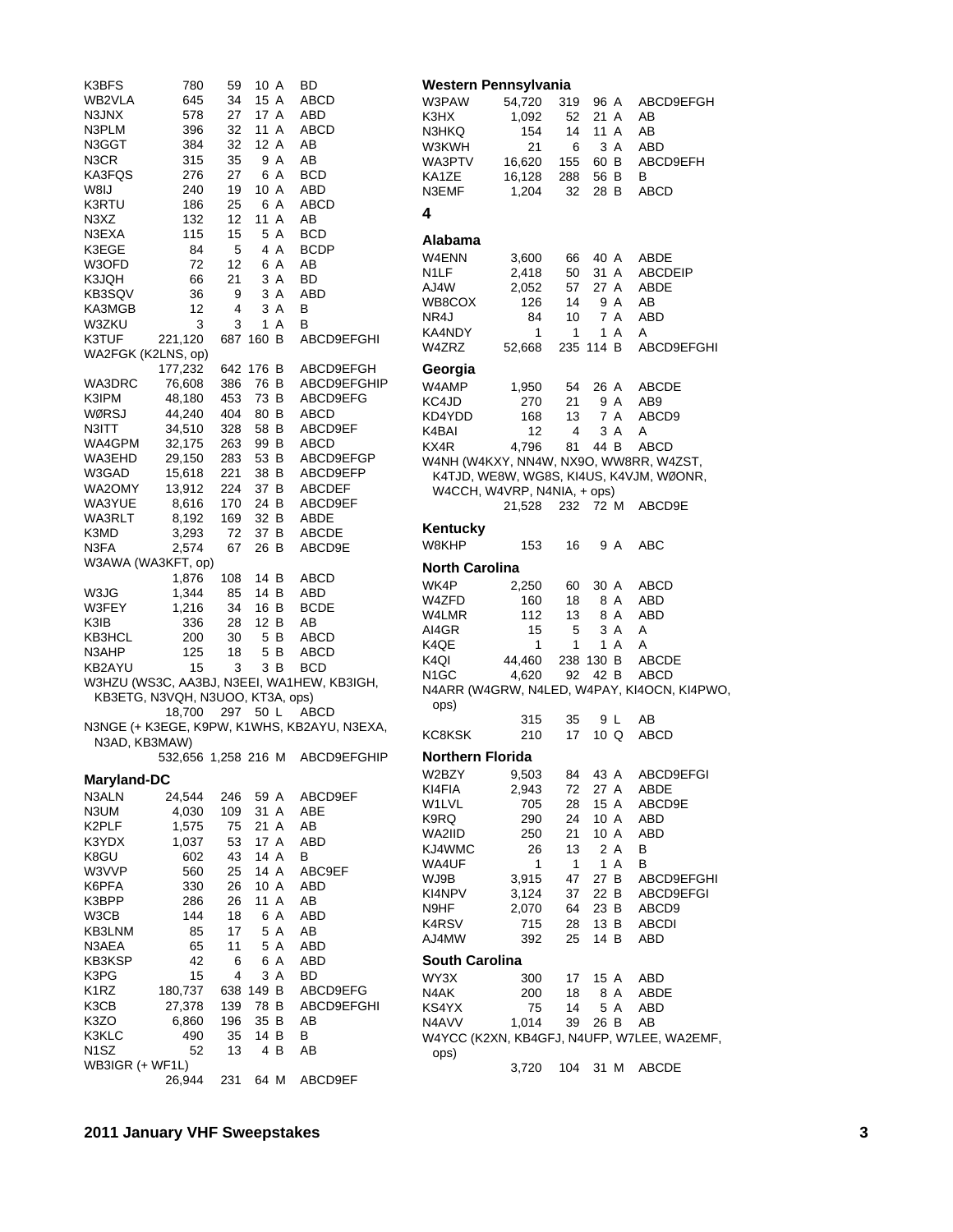| <b>Southern Florida</b>       |            |              |                     |               |
|-------------------------------|------------|--------------|---------------------|---------------|
| NN4AA                         | 960        | 32           | 12 A                | BDFG          |
| W6BXQ                         | 580        | 45           | 10 A                | ABCD          |
| K8NZ                          | 18         | 6            | 3 A                 | Α             |
| KØVXM                         | 13,900     | 109          | 50 B                | ABCD9EFGHI    |
| NJ2F                          | 2,574      | 91           | 22 B                | ABCD          |
| AJ4GC                         | 2,277      | 74           | 23 B                | ABCDE         |
| NZ5N                          | 1,072      | 55           | 16 B                | ABD           |
| Tennessee                     |            |              |                     |               |
| N4QWZ                         | 26,866     | 172          | 101<br>A            | ABCD9E        |
| K4YRK                         | 2,739      | 62           | 33 A                | ABD           |
| K4CWA                         | 1,275      | 67           | 15 A                | <b>ABCD</b>   |
| W4BCU                         | 880        | 51           | 11 A                | ABCD9E        |
| WB4IXU                        | 816        | 40           | 16 A                | ABCD          |
| N4HUF                         | 459        | 23           | 17 A                | ABCD          |
| KS4X                          | 176        | 22           | 8 A                 | Α             |
| K4EDI                         | 124        | 22           | 4 A                 | <b>ABCD</b>   |
| W4FXO                         | 90         | 20           | 3 A                 | <b>BCD</b>    |
| KD4UQY                        | 57         | 16           | 3 A                 | ABD           |
| N <sub>2</sub> WN             | 35         | 7            | 5 A                 | Α             |
| N4DW                          | 13         | 13           | A<br>1              | B             |
| KD4NH<br>N4DTF                | 8          | 8            | 1<br>A<br>2A        | B<br>A        |
| AA4DD                         | 6<br>9,065 | 3<br>121     | 49 B                | ABCD9EF       |
| WB4JGG                        | 5,244      | 84           | 46 B                | ABCD          |
| K4EJQ                         | 4,270      | 98           | 35 B                | ABCD          |
| AA4H                          | 2,150      | 65           | 25 B                | ABCD          |
| W4UT                          | 126        | 18           | $\overline{7}$<br>в | Α             |
| N4JQQ (+ spotting assistance) |            |              |                     |               |
|                               | 11,229     | 112          | 57 M                | ABCD9E        |
| W4RXR                         | 2,624      | 62           | 32 Q                | ABCD          |
| Virginia                      |            |              |                     |               |
| W3IP                          | 37,157     | 333          | 73 A                | ABCD9E        |
| K4FJW                         | 9,880      | 135          | 52 A                | ABCD9EF       |
| K4FTO                         | 2,726      | 72           | 29 A                | ABCD          |
| W2YE                          | 288        | 26           | 9 A                 | ABD           |
| KTØP                          | 4          | 2            | 2 A                 | A             |
| KE2N                          | 34,020     | 256          | 70 B                | ABCD9EF       |
| KN4SM                         | 23,660     | 184          | 91<br>в             | ABCD          |
| AD4TJ                         | 2,618      | 57           | 34 B                | ABCD          |
| K8GP (K1RA & W8ZN, ops)       |            |              |                     |               |
|                               | 139,887    |              | 698 157 L           | <b>ABCD</b>   |
| WY3P (N3MK & N3VOP, ops)      |            |              |                     |               |
|                               | 22,119     | 255          | 73 L                | ABCD          |
| K5VIP                         | 1,372      | 42           | 28 M                | <b>ABD</b>    |
| K9GY                          |            | $\mathbf{1}$ | 1 Q                 | В             |
| <b>West Central Florida</b>   |            |              |                     |               |
| N3LL                          | 2,728      | 67           | 31 A                | ABCD          |
| WB4OMG                        | 4,998      | 71           | 34 B                | <b>ABDEFG</b> |
| WD4MGB                        | 714        | 32           | 17 B                | ABCD          |
| 5                             |            |              |                     |               |
|                               |            |              |                     |               |
| Arkansas                      |            |              |                     |               |
| KC5FWE                        | 20         | 4            | 4 A                 | ABD           |
| W5KI                          | 25         | 5            | 5 B                 | AВ            |
| WX5T (+ W5QLR, KK5IX, KG5MD)  |            |              |                     |               |
|                               | 2,380      |              | 57 34 M             | <b>ABCD</b>   |
| Louisiana                     |            |              |                     |               |
| NX8G/5                        | 25         | 5            | 5 A                 | AB            |
| AC5O                          | 24         | 8            | 3 A                 | Α             |
| <b>Mississippi</b>            |            |              |                     |               |
| K5YPV                         | 3,956      | 66           | 43 A                | <b>ABCDE</b>  |
| W8FR                          | 3,589      | 74           | 37 A                | <b>ABCD</b>   |
| K5WBX                         | 2,232      | 62           | 36 B                | AВ            |
|                               |            |              |                     |               |

| <b>New Mexico</b>                  |                     |                 |              |      |                                           |
|------------------------------------|---------------------|-----------------|--------------|------|-------------------------------------------|
| WAØQJE                             | 45                  |                 |              |      | 8 5 A ABD                                 |
| K7ICW                              | 782                 | 30              |              | 17 B | <b>ABCDE</b>                              |
| <b>North Texas</b>                 |                     |                 |              |      |                                           |
| K5HTE                              | 510                 | 22              | 15 A         |      | <b>ABCDE</b>                              |
| K7RB                               | 455                 | 33              | 13 A         |      | ABD                                       |
| AD5XQ                              | 100                 | 12 <sup>7</sup> |              |      | 5 A ABDE                                  |
| K5MBA                              |                     |                 |              |      |                                           |
| K9MK                               |                     |                 |              |      | 30 8 3 A ABD<br>5,520 100 40 B ABCDE      |
| KA5BOU                             | 1,843 37            |                 |              |      | 19 B ABCD9EFGHI                           |
| NØRQ                               | 25                  | 5               | 5 B          |      | AB                                        |
|                                    |                     |                 |              |      |                                           |
| Oklahoma                           |                     |                 |              |      |                                           |
| W6ZI                               | 9,165               |                 |              |      | 106 65 A ABCD<br>7 4 A ABD                |
| AA5JG                              | 36                  |                 |              |      |                                           |
| WD5AGO                             | 32                  | $2^{\circ}$     |              | 2B   | F                                         |
| WD5IYF (KF5JBK, AE5PE, K5WPN, ops) |                     |                 |              |      |                                           |
|                                    | 2,475 59 33 L       |                 |              |      | <b>ABD</b>                                |
| KO5D (AB5CC, K5YM, KE5PPT, ops)    |                     |                 |              |      |                                           |
|                                    |                     | 555 32 15 L     |              |      | ABD                                       |
| KBØHH (KC5DPT, K5TDN, KAØKCI, ops) |                     |                 |              |      |                                           |
|                                    |                     |                 |              |      | 67,146 336 114 M ABCD9EF                  |
| South Texas                        |                     |                 |              |      |                                           |
| WD5IYT                             | 780                 | 39              |              |      |                                           |
| NØGSZ                              | 6                   | $\overline{2}$  |              |      | 20 A AB<br>2 A BD                         |
| K5LLL                              |                     |                 |              |      | 23,175 142 75 B ABCD9EFG                  |
| W3XO/5                             | 7,548               | 91              |              |      | 51 B ABCD9EG                              |
| NR5M (+ K5GA, KU5B, WØLL, N1XS)    |                     |                 |              |      |                                           |
|                                    | 8,844 106 66 L ABDE |                 |              |      |                                           |
|                                    |                     |                 |              |      | K5QE (+ K5MQ, K5YG, KN5O, KE5EXX, KE5GAQ, |
| K5AIH)                             |                     |                 |              |      |                                           |
|                                    |                     |                 |              |      | 178,563 483 231 M ABCD9EFG                |
|                                    |                     |                 |              |      |                                           |
|                                    |                     |                 |              |      |                                           |
| West Texas                         |                     |                 |              |      |                                           |
| KC5MVZ (+ KC5HNH)                  |                     |                 |              |      |                                           |
|                                    | 348                 | 20              |              |      | 12 M ABCD                                 |
| 6                                  |                     |                 |              |      |                                           |
|                                    |                     |                 |              |      |                                           |
| <b>East Bay</b>                    |                     |                 |              |      |                                           |
| W6OMF                              | 6,846               | 116             |              |      | 42 A ABCD9E                               |
| KE6QR                              | 1,020               | 54              |              |      | 17 A ABD                                  |
| KG6WLV                             | 1,008               | 56              |              |      |                                           |
| N6AJR                              | 630                 | 32              |              |      | 18 A AB<br>15 A ABCD9                     |
| WB6BET                             | 572                 | 39              |              |      | 13 A ABD                                  |
| K6OAK                              | 144                 | 22              | 6 A          |      | ABD                                       |
| KK6QQ                              | - 40                | - 9             |              |      | 4 A ABD                                   |
| K2GMY                              | 6                   | 2               | 2 A          |      | ВC                                        |
| K3UAZ                              | 1                   | 1               | $\mathbf{1}$ | Α    | в                                         |
| N6RO                               | 190                 | 38              |              | 5 B  | Α                                         |
| KB5WIA                             | 2,134               | 77              | 22 Q         |      | ABD                                       |
| <b>Los Angeles</b>                 |                     |                 |              |      |                                           |
| WO6M                               | 598                 | 43              | 13 A         |      | ABD                                       |
| AD6AF                              | 517                 | 31              | 11 A         |      | ABCD                                      |
| AG6AN                              | 432                 | 39              |              | 9 A  | ABCD                                      |
| WA6MBL                             | 348                 | 23              | 12 A         |      | ABCD                                      |
| W6IEE                              | 324                 | 31              |              | 9 A  | ABD                                       |
| NC6Q                               | 264                 | 28              |              | 8 A  | BD                                        |
| KJ6CNO                             | 4,040               | 134             | 20 B         |      | <b>ABCDE</b>                              |
| N6TCZ                              | 1,501               | 64              |              | 19 B | <b>ABCDE</b>                              |
| N6MDV (+ K6VHY)                    |                     |                 |              |      |                                           |
|                                    | 231                 | 17              | 11 L         |      | ABCD                                      |
|                                    |                     |                 |              |      |                                           |
| Orange                             |                     |                 |              |      |                                           |
| K6TSK                              | 10,395              | 129             |              |      | 45 A ABCDE                                |

N3AWS 18 5 3 Q ABD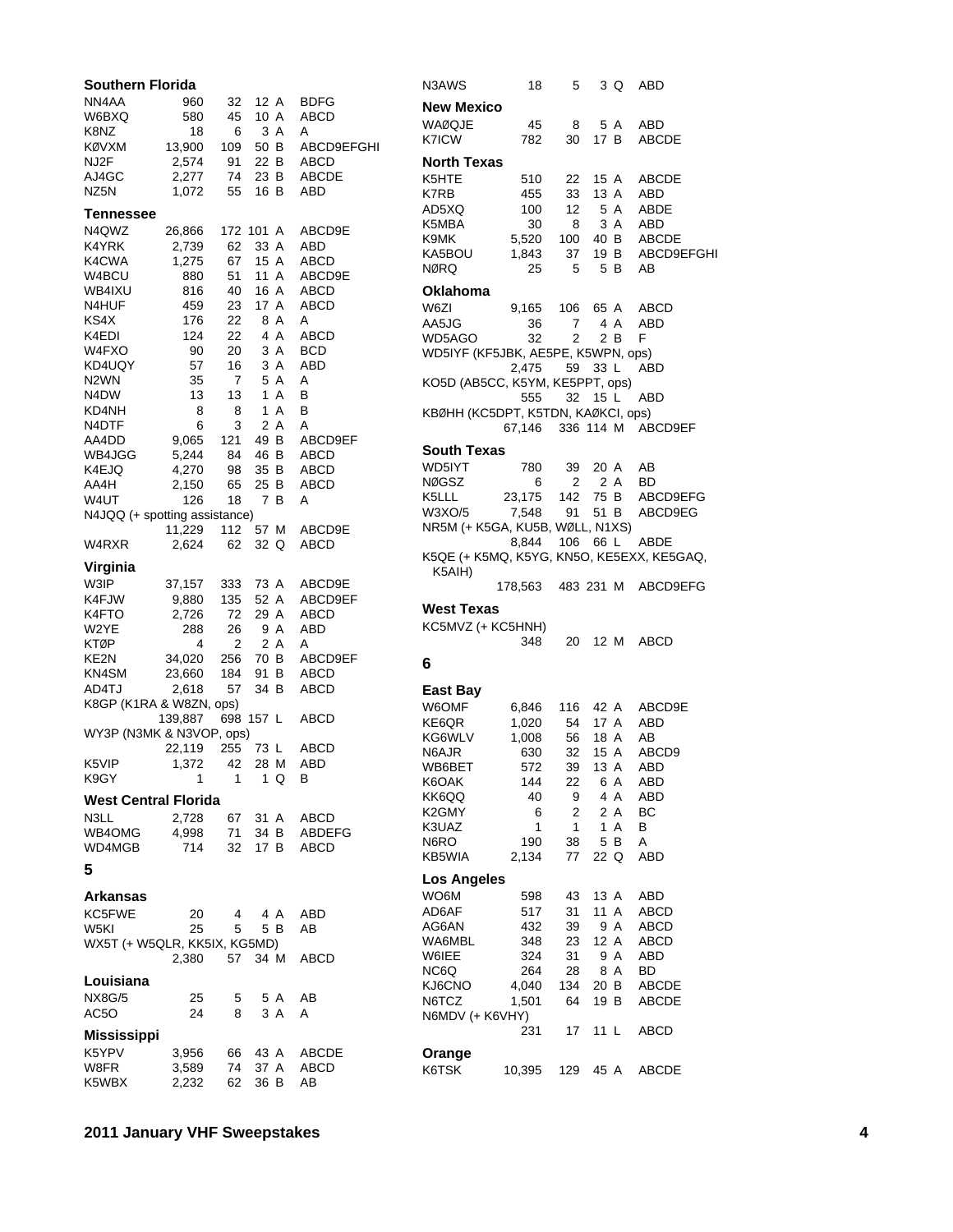| NI6E                      | 1,216   | 51             | 16 A     | <b>ABCD</b>      | <b>Eastern Washington</b> |        |     |           |               |
|---------------------------|---------|----------------|----------|------------------|---------------------------|--------|-----|-----------|---------------|
| WB6HYH                    | 682     | 57             | 11 A     | ABD              | W7BHP                     | 150    | 19  | 6 A       | ABCD          |
| WO <sub>1</sub> S         | 350     | 25             | 7 A      | D                | N7CKJ                     | 65     | 13  | 5 A       | AB            |
| WA6NOL                    | 96      | 12             | 6 A      | BD               | K7AWB                     | 2,325  | 74  | 25 B      | ABCD          |
| K6GEP                     | 60      | 10             | 6 A      | AB               |                           |        |     |           |               |
| KE6GFI                    | 60      | 11             | 5 A      | <b>ABD</b>       | Idaho                     |        |     |           |               |
| N6NB                      | 170,262 | 500            | 81 Q     | ABCD9EFGHIJ      | W7MEM                     | 3,520  | 70  | 40 A      | ABCD          |
|                           |         |                |          |                  | Nevada                    |        |     |           |               |
| <b>Santa Clara Valley</b> |         |                |          |                  | K7XC                      | 504    | 26  | 18 A      | ABCD          |
| K6XN                      | 4,321   | 111            | 29 A     | ABCD9E           |                           |        |     |           |               |
| K6KQV                     | 168     | 22             | 7 A      | ABD              | Oregon                    |        |     |           |               |
| NI6T                      | 96      | 16             | 6 A      | Α                | K7HSJ                     | 416    | 22  | 13 A      | ABCD9E        |
| NU6S                      | 9,040   | 163            | 40 B     | <b>ABCDE</b>     | K7YO                      | 372    | 27  | 12 A      | ABC           |
| KG6NUB                    | 539     | 49             | 11 B     | В                | K7VIT                     | 280    | 30  | 8 A       | ABD           |
| AA6W                      | 484     | 35             | 11 B     | <b>BCD</b>       | W7QH                      | 248    | 31  | 8 A       | AB            |
| AF6RR                     | 1,064   | 62             | 14 Q     | <b>ABD</b>       | KI7JA                     | 5,950  | 123 | 35 B      | <b>ABCDE</b>  |
| San Diego                 |         |                |          |                  | KC7I                      | 5,010  | 144 | 30 B      | <b>ABCDE</b>  |
| KG6IYN                    | 15,322  | 105            | 47 A     | ABCD9EFGHIJ      | N7DB                      | 1,558  | 73  | 19 B      | ABCD          |
| AF6JC                     | 520     | 31             | 13 A     | ABCD             | K7YDL                     | 936    | 64  | 13 B      | ABD           |
|                           |         |                |          |                  | AD7XZ                     | 168    | 24  | 6 B       | ABD           |
| <b>San Francisco</b>      |         |                |          |                  | <b>Utah</b>               |        |     |           |               |
| WA6KLK (+WB9NJS)          |         |                |          |                  |                           |        |     |           |               |
|                           | 2,310   | 77             | 22 M     | ABC9E            | WJ7L                      | 1,746  | 47  | 18 A      | <b>ABCDEI</b> |
| K6TWT (W6HF & KL1WE, ops) |         |                |          |                  | NJ7A                      | 1,020  | 41  | 15 A      | <b>ABCDE</b>  |
|                           | 495     | 45             | 11 M     | AВ               | <b>NØKGM</b>              | 994    | 32  | 14 A      | <b>ABCDIJ</b> |
| San Joaquin Valley        |         |                |          |                  | K7RJ                      | 252    | 17  | 9 A       | ABDP          |
|                           |         |                |          |                  | <b>KC7PVD</b>             | 96     | 10  | 8 A       | ABD           |
| W7AIT                     | 2,928   | 78             | 24 A     | ABCD9E           | <b>Western Washington</b> |        |     |           |               |
| WJ6T                      | 2,816   | 72             | 32 A     | ABD              | KD7UO                     | 4,147  | 121 | 29 A      | ABD           |
| K6MI                      | 2,112   | 55             | 24 A     | ABCD9E           | KG7P                      | 684    | 46  | 9 A       | ABCD9E        |
| K6CSL                     | 60      | 12             | 5 A      | Α                | WB7FJG                    | 585    | 43  | 13 A      | ABD           |
| KJ6HGZ                    | 28      | $\overline{7}$ | 4 A      | A                | KF7AGD                    | 342    | 38  | 9 A       | AB            |
| KE6EEZ                    | 1,134   | 41             | 21 B     | <b>ABCD</b><br>В | <b>WA7PVE</b>             | 324    | 33  | 9 A       | ABD           |
| N6KOG                     | 385     | 35             | 11 B     |                  | K7MDL                     | 270    | 27  | 10 A      | AB            |
| K6QG (+WB6GPD)            |         | 51             | 21 L     | ABD9             | K7IP                      | 132    | 22  | 6 A       | Α             |
|                           | 1,323   |                |          |                  | <b>KD7RUS</b>             | 125    | 25  | 5 A       | AB            |
| N9VM (N1VM, op)           |         | 12             |          |                  | K7ASQ                     | 105    | 21  | 5 A       | AB            |
|                           | 72      |                | 4 M      | <b>BCD</b>       | <b>WA7LK</b>              | 90     | 18  | 5 A       | AB            |
| <b>Sacramento Valley</b>  |         |                |          |                  | N7EPD                     | 18,356 | 193 | 52 B      | ABCD9EFGH     |
| K1YQP                     | 12,560  | 170            | 40 A     | ABCD9EI          | K7CW                      | 8,592  | 179 | 48 B      | AB            |
| K6EL                      | 1,804   | 65             | 22 A     | ABD9             | W7CE                      | 6,600  | 131 | 40 B      | ABCD9         |
| W6RQR                     | 918     | 48             | 17 A     | ABD              | <b>KE7SW</b>              | 2,760  | 54  | 23 B      | ABCD9EFGH     |
| N6DZR                     | 700     | 46             | 14 A     | ABD              | K7ND                      | 2,220  | 42  | 15 B      | AC9EFGH       |
| WB6VYH                    | 168     | 24             | 7 A      | AB               | N6KW                      | 900    | 57  | 15 B      | ABD           |
| K9JM                      | 105     | 15             | 7 A      | AB               | N6LB                      | 340    | 28  | 10Q       | BD            |
| KC6ZWT                    | 18,179  | 207            | 53 B     | ABCD9F           |                           |        |     |           |               |
| W6RKC                     | 407     | 31             | 11 M ABD |                  | 8                         |        |     |           |               |
| 7                         |         |                |          |                  | <b>Michigan</b>           |        |     |           |               |
|                           |         |                |          |                  | KB8U                      | 4,743  | 64  | 51 A      | ABCDE         |
| Alaska                    |         |                |          |                  | N8WNA                     | 4,028  | 78  | 38 A      | <b>ABCDE</b>  |
| KL7UW                     | 180     | 17             | 9 A      | ABD              | N8AIA                     | 380    | 33  | 10 A      | ABC           |
| KL7XJ                     | 90      | 12             | 6 A      | <b>ABD</b>       | N8GEO                     | 216    | 22  | 9 A       | ABD           |
|                           |         |                |          |                  | WD8H                      | 56     | 14  | 4 A       | AB            |
| Arizona                   |         |                |          |                  | NF8M                      | 40     | 10  | 4 A       | A             |
| WØRRR                     | 546     | 36             | 14 A     | <b>ABC</b>       | K8GT                      | 2      | 2   | 1 A       | A             |
| N7IR                      | 384     | 48             | 8 A      | A                | K8MD                      | 36,936 |     | 243 108 B | ABCD9EF       |
| K7ZD                      | 324     | 36             | 9 A      | AB               | W8RU (+ WA9WIX & KC8VGG)  |        |     |           |               |
| KC7AQZ                    | 14      | $\overline{7}$ | 2 A      | A                |                           | 6,204  |     | 88 47 M   | ABCD9E        |
| <b>KE7NR</b>              | 8,415   | 111            | 55 B     | <b>ABCDE</b>     |                           |        |     |           |               |
| W6XI                      | 125     | 25             | 5 B      | Α                | Ohio                      |        |     |           |               |
| KE7DX                     | 33      | 11             | 3 L      | Α                | WN8R                      | 8,456  | 124 | 56 A      | ABCD          |
| KC6SEH (+ W6VNQ)          |         |                |          |                  | K8WFN                     | 7,344  | 133 | 48 A      | ABD           |
|                           | 2,752   | 68             | 32 M     | ABCDE            | W8ARY                     | 2,408  | 68  | 28 A      | ABD           |
| K9PY (+ WA9TKK & KD7OIW)  |         |                |          |                  | N8OB                      | 1,512  | 49  | 28 A      | ABD           |
|                           | 288     |                | 20 12 M  | ABCD             | KA8CNI                    | 1,376  | 72  | 16 A      | ABCD9         |
|                           |         |                |          |                  | N8IE                      | 1,280  | 57  | 20 A      | ABD           |
|                           |         |                |          |                  | WE8Q                      | 945    | 45  | 21 A      | AB            |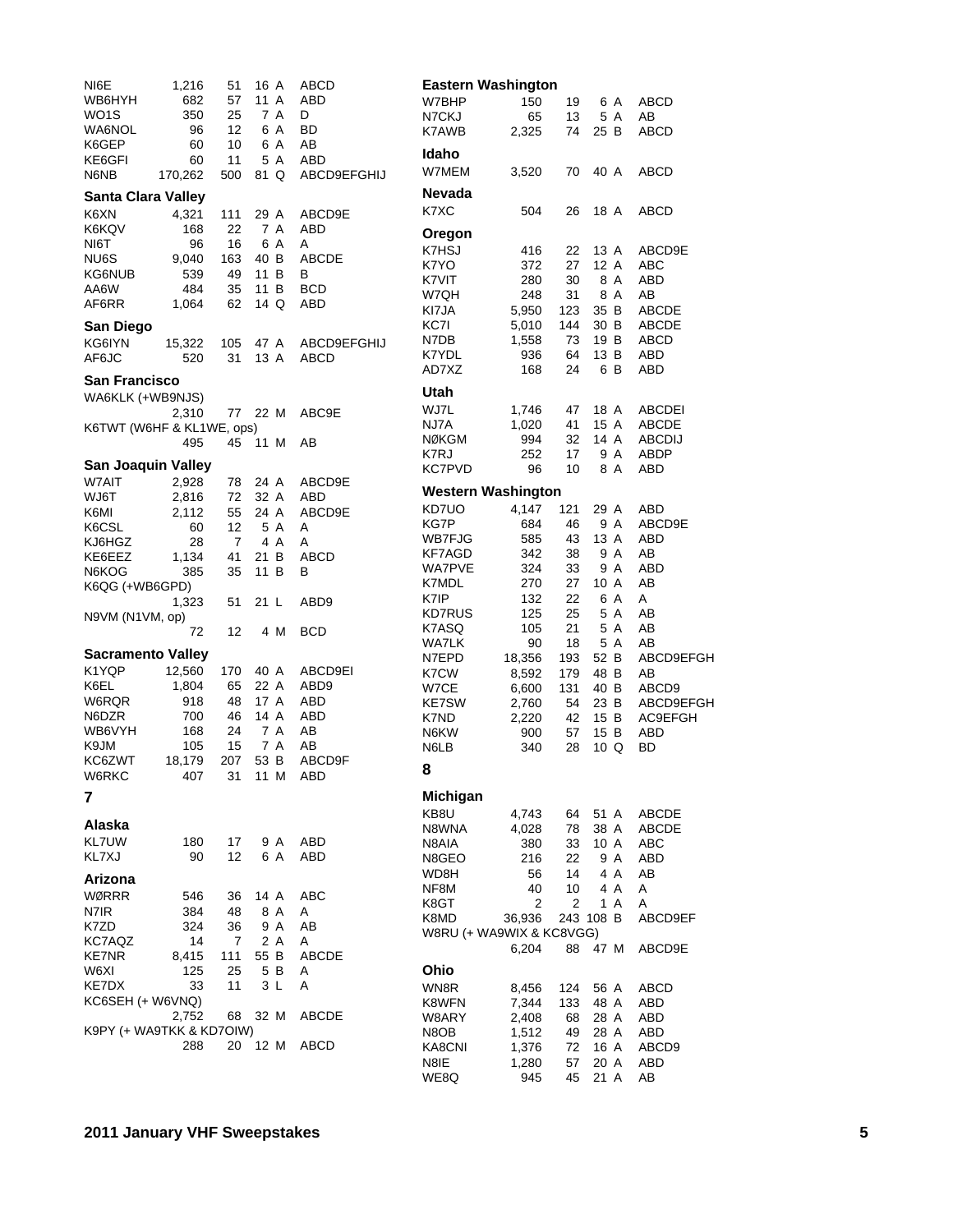| W8IDM                        | 572            | 36        | 13 A         |              | ABD                                       |
|------------------------------|----------------|-----------|--------------|--------------|-------------------------------------------|
| KB8UUZ                       | 564            | 47        | 12           | Α            | Α                                         |
| W8KNO                        | 300            | 25        | 12           | A            | AВ                                        |
| N8QE                         | 39             | 13        |              | 3 A          | AB                                        |
| WB8JUI                       | 35             | 7         |              | 5 A          | Α                                         |
| KG9Z                         | 32             | 7         |              | 4 A          | AD                                        |
| N9AUG                        | 15             | 5         | 3            | Α            | AΒ                                        |
| N2OPW                        | 8              | 4         |              | 2 A          | Α                                         |
| AA8IA                        | 6              | 3         |              | 2 A          | Α                                         |
| KB8VJL                       | 5              | 5         | 1            | A            | Α                                         |
| N8PPF                        | 1              | 1         | 1            | Α            | Α                                         |
| K8TQK                        | 49,147         | 245       | 119 B        |              | ABCD9EFGHI                                |
| N8BI<br>K8GDT                | 20,306         | 203       | 71           | в            | <b>ABCDE</b><br>ABCD9E                    |
|                              | 11,180         | 138<br>43 | 52 B         |              |                                           |
| K8TVD<br>W8PT                | 1,952<br>1,026 | 54        | 32 B<br>19 B |              | ABCDE<br>AΒ                               |
| K8BL                         | 392            | 27        | 14 B         |              | ABD                                       |
|                              |                |           |              |              | N8ZM (+ W8PLZ, KD8FO, KB8ZR, KM8AM, KM8Q, |
| N8IDS)                       |                |           |              |              |                                           |
|                              | 1,725          | 55        | 25 L         |              | ABD                                       |
| N8XA                         | 576            | 36        | 16 Q         |              | Α                                         |
|                              |                |           |              |              |                                           |
| <b>West Virginia</b>         |                |           |              |              |                                           |
| <b>KU1T (+ N8YSZ)</b>        |                |           |              |              |                                           |
|                              | 1,656          | 65        | 23 L         |              | ABD                                       |
| 9                            |                |           |              |              |                                           |
|                              |                |           |              |              |                                           |
| <b>Illinois</b>              |                |           |              |              |                                           |
| K2DRH                        | 147,333        | 438       | 201          | Α            | ABCD9EFG                                  |
| <b>WA9FIH</b>                | 6,562          | 146       | 34           | Α            | ABCD                                      |
| WD9GJK                       | 3,600          | 114       | 25           | Α            | ABCD                                      |
| W9GKA                        | 3,549          | 71        | 39           | A            | ABCD                                      |
| NT9E                         | 3,536          | 100       | 26           | A            | ABCD                                      |
| <b>W9NSP</b>                 | 1,808          | 84        | 16           | A            | ABCD                                      |
| N9OWR                        | 1,491          | 56        | 21           | Α            | ABCD                                      |
| N9LYE                        | 1,320          | 60        | 22           | A            | AΒ                                        |
| WA9CCQ                       | 780            | 65        | 10 A         |              | ABD                                       |
| N9TUQ                        | 424            | 46        | 8<br>14      | Α<br>A       | ABD                                       |
| KF9OK<br>W9GOB               | 406<br>259     | 26<br>34  | 7            | Α            | ABD<br><b>ABD</b>                         |
| KB9WQJ                       | 84             | 14        | 6            | A            | AΒ                                        |
| N9YH                         | 65             | 10        | 5            | Α            | BD                                        |
| N9NA                         | 50             | 8         |              | 5 A          | BD                                        |
| W9NHX                        | 36             | 12        |              | 3 A          | в                                         |
| KC9KLA                       | 36             | 18        | 2            | A            | AΒ                                        |
| W9ILY                        | 35             | 7         | 5            | A            | Α                                         |
| KG9N                         | 16             | 4         |              | 4 A          | Α                                         |
| <b>KC9IDS</b>                | 11             | 11        |              | 1 A          | в                                         |
| KA9SOY (KA9SNG, op)          |                |           |              |              |                                           |
|                              | 4              | 2         |              | 2 A          | AВ                                        |
| W9IIX                        | 10,241         | 145       | 49 B         |              | ABCD9EF                                   |
| W9SNR                        | 1,800          | 44        | 24 B         |              | BCDE                                      |
| K9ZM                         | 494            | 26        | 19 B         |              | Α                                         |
| K9LPL                        | 46             | 17        |              | 2 B          | BD                                        |
| KC9PJN                       | 1              | 1         | 1            | в            | в                                         |
| W9RM (+ spotting assistance) |                |           |              |              |                                           |
|                              | 32,028         | 251 102 L |              |              | ABCD                                      |
| $N2BJ (+ K2PAC)$             |                |           |              |              |                                           |
|                              | 21,608         | 202       |              | 74 M         | <b>ABCDE</b>                              |
| KO9A (+ spotting assistance) |                |           |              |              |                                           |
| K9IJ                         | 3,658<br>1,896 | 83<br>49  |              | 31 M<br>24 M | ABCD9E<br><b>ABCDE</b>                    |
| W9SZ                         | 6,392          | 58        |              | 47 Q         | <b>BCD9EFGI</b>                           |
|                              |                |           |              |              |                                           |
| Indiana                      |                |           |              |              |                                           |
| <b>KA9RSL</b>                | 5,082          | 101       | 42 A         |              | ABD                                       |
| N9YK                         | 2,607          | 56        | 33 A         |              | <b>ABCDE</b>                              |
| W9DRB                        | 836            | 26        | 22 A         |              | ABCD                                      |

| W9ZB<br>KB9YGD<br>W9SAN<br>KA9BYN<br>KC9QDO<br>K9EA<br>K8LEE<br>KC9ELU | 455<br>160<br>60<br>56<br>21<br>11,655<br>2,688<br>2,380 | 28<br>16<br>12<br>8<br>$\overline{7}$<br>123<br>96<br>48 | 13 A<br>10 A<br>5 A<br>7 A<br>3 A<br>63 B<br>28 B<br>35 B | ABD<br>АB<br>AB<br>Α<br>AB<br>ABCD9E<br>A<br><b>ABCDE</b> |
|------------------------------------------------------------------------|----------------------------------------------------------|----------------------------------------------------------|-----------------------------------------------------------|-----------------------------------------------------------|
| Wisconsin<br>N9LB                                                      | 20,160                                                   | 165                                                      | 84 A                                                      | ABCD9E                                                    |
| K9MU                                                                   | 12,104                                                   | 137                                                      | 68 A                                                      | ABCD                                                      |
| KA9FOX<br>W9RPM                                                        | 2,160<br>2,080                                           | 63<br>51                                                 | 30 A<br>32 A                                              | ABD<br><b>ABCD</b>                                        |
| N9NDP                                                                  | 629                                                      | 34                                                       | 17 A                                                      | <b>ABCD</b>                                               |
| N9FRY<br>K9VS                                                          | 527<br>525                                               | 31<br>27                                                 | 17 A<br>15 A                                              | AB<br><b>ABCD</b>                                         |
| WV9E                                                                   | 494                                                      | 31                                                       | 13 A                                                      | ABCD                                                      |
| K9AIH                                                                  | 429                                                      | 29                                                       | 11 A                                                      | ABCD                                                      |
| N9NFB<br>WB9MXX                                                        | 264<br>198                                               | 19<br>22                                                 | 11 A<br>9 A                                               | ABCD<br>AB                                                |
| AF9J                                                                   | 112                                                      | 9                                                        | 8 A                                                       | ABDE                                                      |
| W9FZ<br>WØUC                                                           | 60<br>47,294                                             | 11                                                       | 5 A<br>312 107 B                                          | ABD<br>ABCD9EI                                            |
| W9GA                                                                   | 14,080                                                   | 132                                                      | 64 B                                                      | ABCD9E                                                    |
| <b>NØAKC</b><br>KC9JTL (+ W9HQ)                                        | 3.630                                                    | 72                                                       | 33 B                                                      | ABCD9E                                                    |
|                                                                        | 1,976                                                    | 61                                                       | 26 L                                                      | ABCD                                                      |
| Ø                                                                      |                                                          |                                                          |                                                           |                                                           |
| Colorado                                                               |                                                          |                                                          |                                                           |                                                           |
| NØYE<br>WØETT                                                          | 5,902<br>3,525                                           | 108<br>101                                               | 26 A<br>25 A                                              | ABCD9EFI<br><b>ABCDE</b>                                  |
| KKØQ                                                                   | 1,560                                                    | 83                                                       | 15 A                                                      | ABD                                                       |
| K7UWR                                                                  | 192                                                      | 18                                                       | 8 A                                                       | ABC                                                       |
| WØRAA<br><b>ACØFQ</b>                                                  | 108<br>65                                                | 12<br>11                                                 | 6 A<br>5 A                                                | BD<br>ABD                                                 |
| W6OAL                                                                  | 11,468                                                   | 136                                                      | 47 B                                                      | ABCD9EFGHIP                                               |
| WØRIC<br>KØNR                                                          | 387<br>1,725                                             | 36<br>83                                                 | 9 B<br>15 Q                                               | ABD<br><b>ABCD</b>                                        |
| WØSTU                                                                  | 1,309                                                    | 88                                                       | 11 Q                                                      | ABD                                                       |
| Iowa                                                                   |                                                          |                                                          |                                                           |                                                           |
| <b>KØJQA</b><br>KØCQ                                                   | 874<br>576                                               | 31<br>27                                                 | 23 A<br>18 A                                              | ABD<br>ABD                                                |
| ADØH                                                                   | 117                                                      | 13                                                       | 9 A                                                       | AB                                                        |
| WØVAN<br>NØAC                                                          | 60<br>9                                                  | 13<br>3                                                  | 4 A<br>3 A                                                | AD<br>A                                                   |
| NØGZ                                                                   | 8,192                                                    | 93                                                       | 64 B                                                      | ABCD9E                                                    |
| Kansas                                                                 |                                                          |                                                          |                                                           |                                                           |
| NØLL                                                                   | 8,643                                                    | 92                                                       | 67 A                                                      | <b>ABCDE</b><br>ABD                                       |
| WAØARM<br>NØLD                                                         | 341<br>280                                               | 23<br>14                                                 | 11 A<br>14 A                                              | ABCD                                                      |
| WQØP                                                                   | 8,094                                                    | 105                                                      | 57 B                                                      | ABDE                                                      |
| WØRT<br>WØAO (+ KØDNG)                                                 | 3,735                                                    | 66                                                       | 45 B                                                      | ABCD                                                      |
| NØJK                                                                   | 66<br>126                                                | 11<br>12                                                 | 6 L<br>9 Q                                                | в<br>ABD                                                  |
| Minnesota                                                              |                                                          |                                                          |                                                           |                                                           |
| KAØKYZ                                                                 | 2,112                                                    | 64                                                       | 33 A                                                      | AB                                                        |
| KCØVFP                                                                 | 944                                                      | 51                                                       | 16 A                                                      | ABD                                                       |
| WØBM<br>WØERP                                                          | 476<br>396                                               | 27<br>30                                                 | 17 A<br>12 A                                              | ABD<br>ABD                                                |
| WBØLJC                                                                 | 180                                                      | 23                                                       | 6 A                                                       | BI                                                        |
| WØOHU                                                                  | 162                                                      | 21                                                       | 6 A                                                       | ABD                                                       |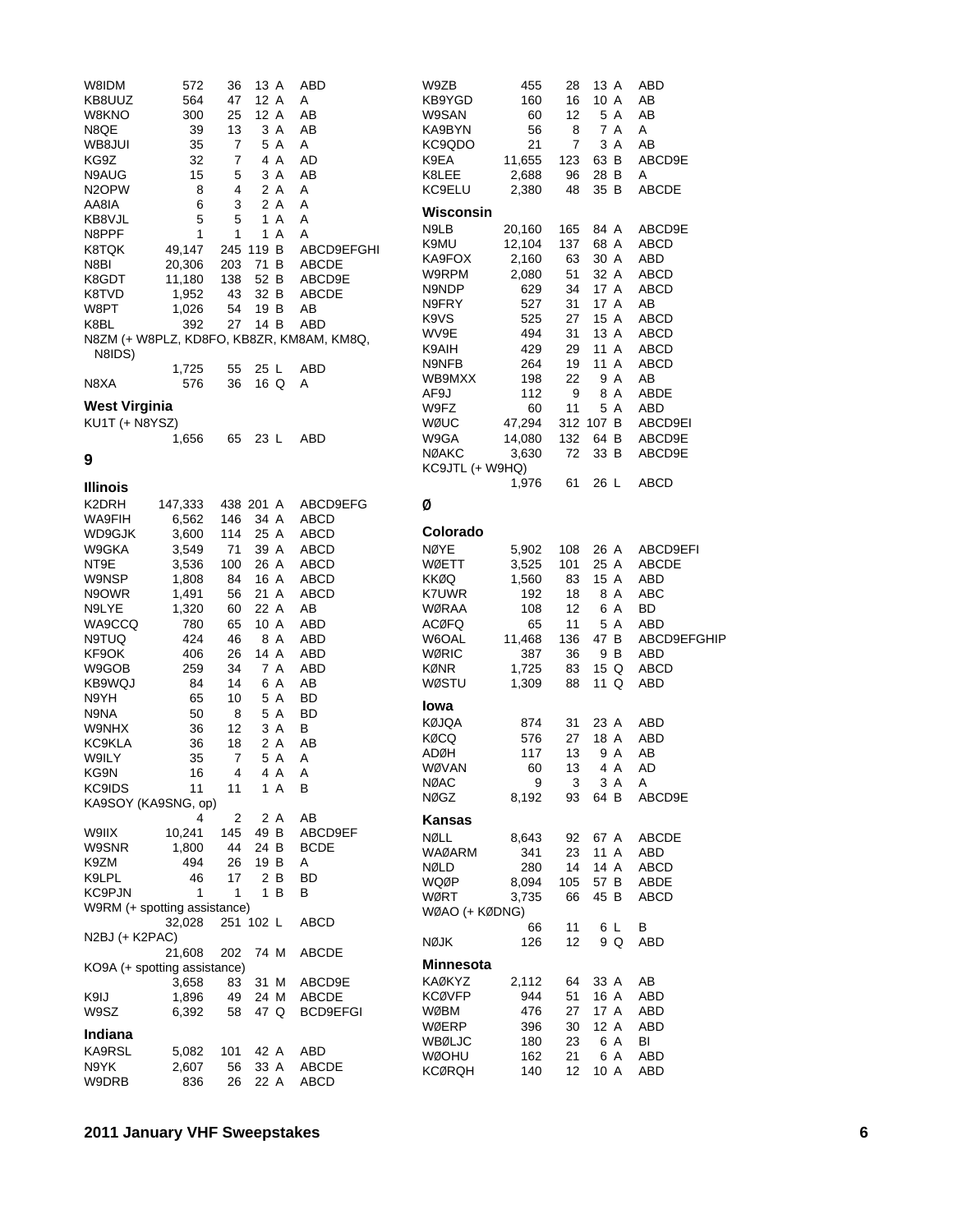| <b>KJØP</b><br>KCØYIS<br>K1KD<br>NØMGY<br>WD9IGX<br><b>ACØTA</b><br>W6GMT<br>WØVLZ<br><b>WBØSOK</b><br>WØSHL<br><b>KCØGND</b><br>KØHAX<br><b>KØRGR</b><br><b>WØGHZ</b><br>WØZQ<br><b>KØAWU</b><br><b>NØUK</b><br><b>KØHAC</b><br>KØSIX (+ WAØVPJ) | 120<br>68<br>32<br>30<br>30<br>20<br>14<br>8<br>6<br>6<br>2<br>2<br>1<br>24,840<br>12,169<br>6,624<br>21<br>18 | 17<br>16<br>8<br>6<br>15<br>4<br>5<br>4<br>3<br>3<br>2<br>2<br>1<br>179<br>146 43 B<br>98<br>7<br>6 | 72 B         | 6 A<br>4 A<br>4 A<br>5 A<br>2 A<br>4 A<br>2 A<br>2 A<br>2 A<br>2 A<br>1 A<br>1 A<br>1 A<br>3 B<br>3 B | ABD<br>BD<br>в<br>AB<br>в<br>ABD<br>BD<br>В<br>в<br>в<br>В<br>в<br>в<br><b>ABCD9EFGHI</b><br>ABCD9EFGH<br>48 B ABCD9EI<br>в<br>в |
|---------------------------------------------------------------------------------------------------------------------------------------------------------------------------------------------------------------------------------------------------|----------------------------------------------------------------------------------------------------------------|-----------------------------------------------------------------------------------------------------|--------------|-------------------------------------------------------------------------------------------------------|----------------------------------------------------------------------------------------------------------------------------------|
|                                                                                                                                                                                                                                                   | 20,060                                                                                                         | 230 68 L                                                                                            |              |                                                                                                       | ABCD<br>WØVB (+ NZØS, WØSHL, WAØSSN, WBØSOK, KI7K)                                                                               |
|                                                                                                                                                                                                                                                   | 2,905                                                                                                          | 73                                                                                                  |              | 35 L                                                                                                  | BCD                                                                                                                              |
| <b>NØAT</b>                                                                                                                                                                                                                                       | 18                                                                                                             | 6                                                                                                   |              | 3 M                                                                                                   | A                                                                                                                                |
| <b>KDØEBT</b>                                                                                                                                                                                                                                     | 333                                                                                                            | 29 —                                                                                                |              | 9 Q                                                                                                   | ABD                                                                                                                              |
| Missouri                                                                                                                                                                                                                                          |                                                                                                                |                                                                                                     |              |                                                                                                       |                                                                                                                                  |
| <b>WAØCNS</b><br>WØHBH                                                                                                                                                                                                                            | 1,323<br>162                                                                                                   | 54<br>18                                                                                            |              | 21 A<br>9 A                                                                                           | ABCD<br>AВ                                                                                                                       |
| NØXP (+ WA9NRB)                                                                                                                                                                                                                                   |                                                                                                                |                                                                                                     |              |                                                                                                       |                                                                                                                                  |
|                                                                                                                                                                                                                                                   | 200                                                                                                            |                                                                                                     | 17 10 L      |                                                                                                       | ABD                                                                                                                              |
| North Dakota                                                                                                                                                                                                                                      |                                                                                                                |                                                                                                     |              |                                                                                                       |                                                                                                                                  |
| <b>NTØV</b>                                                                                                                                                                                                                                       | 1,380                                                                                                          | 29                                                                                                  |              | 23 B                                                                                                  | ABCD9EFI                                                                                                                         |
| Nebraska                                                                                                                                                                                                                                          |                                                                                                                |                                                                                                     |              |                                                                                                       |                                                                                                                                  |
| <b>WDØBQM</b>                                                                                                                                                                                                                                     | 338                                                                                                            | 20                                                                                                  |              | 13 A                                                                                                  | ABCD                                                                                                                             |
| WØKT                                                                                                                                                                                                                                              | 220                                                                                                            | 17                                                                                                  |              | 11 A                                                                                                  | <b>ABD</b>                                                                                                                       |
| AEØG                                                                                                                                                                                                                                              | 48                                                                                                             | 8                                                                                                   |              | 6 A                                                                                                   | В                                                                                                                                |
| South Dakota                                                                                                                                                                                                                                      |                                                                                                                |                                                                                                     |              |                                                                                                       |                                                                                                                                  |
| <b>WBØHHM</b>                                                                                                                                                                                                                                     | 1,674                                                                                                          | 37                                                                                                  | 31 A         |                                                                                                       | ABCD                                                                                                                             |
| WBØULX                                                                                                                                                                                                                                            | 63                                                                                                             | 7                                                                                                   |              | 7 A                                                                                                   | <b>ABCD</b>                                                                                                                      |
| Canada                                                                                                                                                                                                                                            |                                                                                                                |                                                                                                     |              |                                                                                                       |                                                                                                                                  |
| <b>British Columbia</b>                                                                                                                                                                                                                           |                                                                                                                |                                                                                                     |              |                                                                                                       |                                                                                                                                  |
| <b>VA7FC</b>                                                                                                                                                                                                                                      | 297                                                                                                            | 25                                                                                                  | 11 A         |                                                                                                       | ABD                                                                                                                              |
| VA7DZ                                                                                                                                                                                                                                             | 220                                                                                                            | 22                                                                                                  | 10 A         |                                                                                                       | AB                                                                                                                               |
| VE7DAY                                                                                                                                                                                                                                            | 196                                                                                                            | 28                                                                                                  |              | 7 A                                                                                                   | AB                                                                                                                               |
| VE7JRX                                                                                                                                                                                                                                            | 4                                                                                                              | 4                                                                                                   |              | 1 A                                                                                                   | В                                                                                                                                |
| VA7MM                                                                                                                                                                                                                                             | 36                                                                                                             | 3                                                                                                   |              | 3 M                                                                                                   | E                                                                                                                                |
| <b>Maritime</b>                                                                                                                                                                                                                                   |                                                                                                                |                                                                                                     |              |                                                                                                       |                                                                                                                                  |
| VE <sub>1</sub> ZA<br>VE1SKY                                                                                                                                                                                                                      | 27<br>25                                                                                                       | 9<br>5                                                                                              |              | 3 A<br>5 A                                                                                            | AB<br>Α                                                                                                                          |
|                                                                                                                                                                                                                                                   |                                                                                                                |                                                                                                     |              |                                                                                                       |                                                                                                                                  |
| Ontario                                                                                                                                                                                                                                           |                                                                                                                |                                                                                                     |              |                                                                                                       |                                                                                                                                  |
| VA3ST<br>VE3SMA                                                                                                                                                                                                                                   | 32,786<br>13,475                                                                                               | 196<br>105                                                                                          | 97 A<br>55 A |                                                                                                       | ABCDEF<br>ABCD9EFGHIJP                                                                                                           |
| VA3KA                                                                                                                                                                                                                                             | 4,655                                                                                                          | 95                                                                                                  | 35 A         |                                                                                                       | ABCD9E                                                                                                                           |
| VE3KZ                                                                                                                                                                                                                                             | 2,673                                                                                                          | 88                                                                                                  | 27 A         |                                                                                                       | ABD                                                                                                                              |
| VE3CVG                                                                                                                                                                                                                                            | 1,920                                                                                                          | 63                                                                                                  | 20 A         |                                                                                                       | ABCD9E                                                                                                                           |
| VE3DXP                                                                                                                                                                                                                                            | 1,134                                                                                                          | 53                                                                                                  | 21 A         |                                                                                                       | BD                                                                                                                               |
| VE3VCF                                                                                                                                                                                                                                            | 110                                                                                                            | 17                                                                                                  |              | 5 A                                                                                                   | ABCD                                                                                                                             |
| <b>VE3HHT</b><br><b>VE3RCN</b>                                                                                                                                                                                                                    | 96<br>40                                                                                                       | 12<br>9                                                                                             |              | 8 A<br>4 A                                                                                            | AВ<br>ABD                                                                                                                        |
| VA3RKM                                                                                                                                                                                                                                            | 48                                                                                                             | 6                                                                                                   |              | 6 Q                                                                                                   | ABD                                                                                                                              |
| Quebec                                                                                                                                                                                                                                            |                                                                                                                |                                                                                                     |              |                                                                                                       |                                                                                                                                  |
| VE2ASL                                                                                                                                                                                                                                            | 1,534                                                                                                          | 42                                                                                                  |              | 26 A                                                                                                  | ABCD                                                                                                                             |

| VE2HAY<br>VE2PIJ               | 350<br>6               | 28<br>3   | 10 A       | 2 B          | ABCD<br>A                       |  |  |
|--------------------------------|------------------------|-----------|------------|--------------|---------------------------------|--|--|
| <b>Rovers</b>                  |                        |           |            |              |                                 |  |  |
|                                |                        |           |            |              |                                 |  |  |
| <b>W/VE</b>                    |                        |           |            |              |                                 |  |  |
| Atlantic<br>K1DS/R             | 110,760                | 500       |            | 78 R         | ABCD9EFGHIP                     |  |  |
| NN3Q/R (+ K3WGR)               |                        |           |            |              |                                 |  |  |
| K3IUV/R                        | 75,509<br>8,257        | 422<br>87 |            | 67 R<br>23 R | ABCD9EFGI<br><b>BCD9EFGHIJP</b> |  |  |
| W3ICC/R (+ W2PED)              |                        |           |            | 22 R         | <b>ABCDFI</b>                   |  |  |
| KB3NRL/R                       | 6,688 149<br>539       | 65        | 7 R        |              | ABD                             |  |  |
| K3DMA/R                        | 207                    | 13        |            | 9 R          | <b>BCD</b>                      |  |  |
| N2SLN/R                        | 850<br>640             | 34        |            | 25 RL AB     |                                 |  |  |
| N3XUD/R<br>AB4CR/R             |                        | 28        |            |              | 20 RL ABD<br>31 10 RL ABC       |  |  |
| AB2YI/R                        | 380<br>312             | 20        |            |              | 12 RL ABD                       |  |  |
| K4CHE/R                        | 208                    | 12        |            |              | 13 RL ABCD                      |  |  |
| <b>KB3STA/R</b>                | 169                    | 13        |            | 13 RL AB     |                                 |  |  |
| KC2YQF/R                       | 102                    |           | 12 6 RL BD |              |                                 |  |  |
| Central                        |                        |           |            |              |                                 |  |  |
| K9TMS/R                        | 9,075                  |           |            |              | 197 25 R ABCDEP                 |  |  |
| K9BTW/R<br>K9HA/R              | 7,728 179<br>6,384 146 |           |            | 24 R<br>24 R | ABCDE<br><b>ABCDE</b>           |  |  |
| KC9MMM/R                       | 4,820 123 20 R         |           |            |              | <b>BCDE</b>                     |  |  |
| K9PLS/R                        |                        | 17        | 11 R       |              | <b>ABCDP</b>                    |  |  |
| KC9NJZ/R                       | 352 17<br>3,440 111    |           |            |              | 20 RL ABCD                      |  |  |
| KC9LFP/R                       | 2,873 104              |           |            |              | 17 RL ABCD                      |  |  |
| Dakota                         |                        |           |            |              |                                 |  |  |
| KFØQ/R                         | 4,176 104 29 RL ABCD   |           |            |              |                                 |  |  |
| KCØP/R<br>NØHZO/R              | 4,959 113<br>1,425     | 48        |            |              | 29 RU ABDE<br>19 RU ABDE        |  |  |
|                                |                        |           |            |              |                                 |  |  |
| Delta<br>AG4V/R                | 18,717                 | 188       |            | 51 R         | ABCD9EF                         |  |  |
| WA4JA/R                        | 1,275                  | 41        |            |              | 25 RL ABCD                      |  |  |
| Foreign                        |                        |           |            |              |                                 |  |  |
| VE3OIL/R                       | 22,825                 | 176       |            | 55 R         | ABCD9EFGHIJP                    |  |  |
| <b>New England</b>             |                        |           |            |              |                                 |  |  |
| W1RT/R (+ ON4IY)               |                        |           |            |              |                                 |  |  |
|                                | 26,950                 | 178       | 55 R       |              | ABCD9EFGHI                      |  |  |
| Northwestern                   |                        |           |            |              |                                 |  |  |
| K7HPT/R                        | 6,336                  | 135       | 36 R       |              | <b>ABCD</b>                     |  |  |
| NL7HJ/R                        | 1,045                  | 47        |            |              | 19 RL ABD                       |  |  |
| <b>Pacific</b>                 |                        |           |            |              |                                 |  |  |
| K9JK/R (+ N6MU)                | 370,923 748 119 R      |           |            |              | ABCD9EFGHI                      |  |  |
| K6AH/R                         | 363,664 715 119 R      |           |            |              | ABCD9EFGHI                      |  |  |
| WB6BFG/R                       | 351,526 733 119 R      |           |            |              | <b>ABCD9EFGHI</b>               |  |  |
| N6UWW/R                        | 350,931 729 119 R      |           |            |              | ABCD9EFGHI                      |  |  |
| N6HD/R                         | 344,029 674 119 R      |           |            |              | ABCD9EFGHI                      |  |  |
| W6VVR/R (KI6YYZ & KD6WKY, ops) | 84                     | 12        |            | 7 R          | AВ                              |  |  |
| W6YLZ/R (+ KG6OKB)             |                        |           |            |              |                                 |  |  |
| K6LMN/R                        | 60,390<br>247          | 17        |            |              | 627 66 RL ABCD                  |  |  |
|                                |                        |           |            |              | 13 RL ABCD                      |  |  |
| Roanoke<br>K4GUN/R (+ K4LIG)   |                        |           |            |              |                                 |  |  |
|                                | 15,052                 | 203       |            |              | 53 RL ABCD                      |  |  |
| KD4RSL/R                       | 1,218                  | 49        |            |              | 21 RL ABD                       |  |  |
|                                |                        |           |            |              |                                 |  |  |